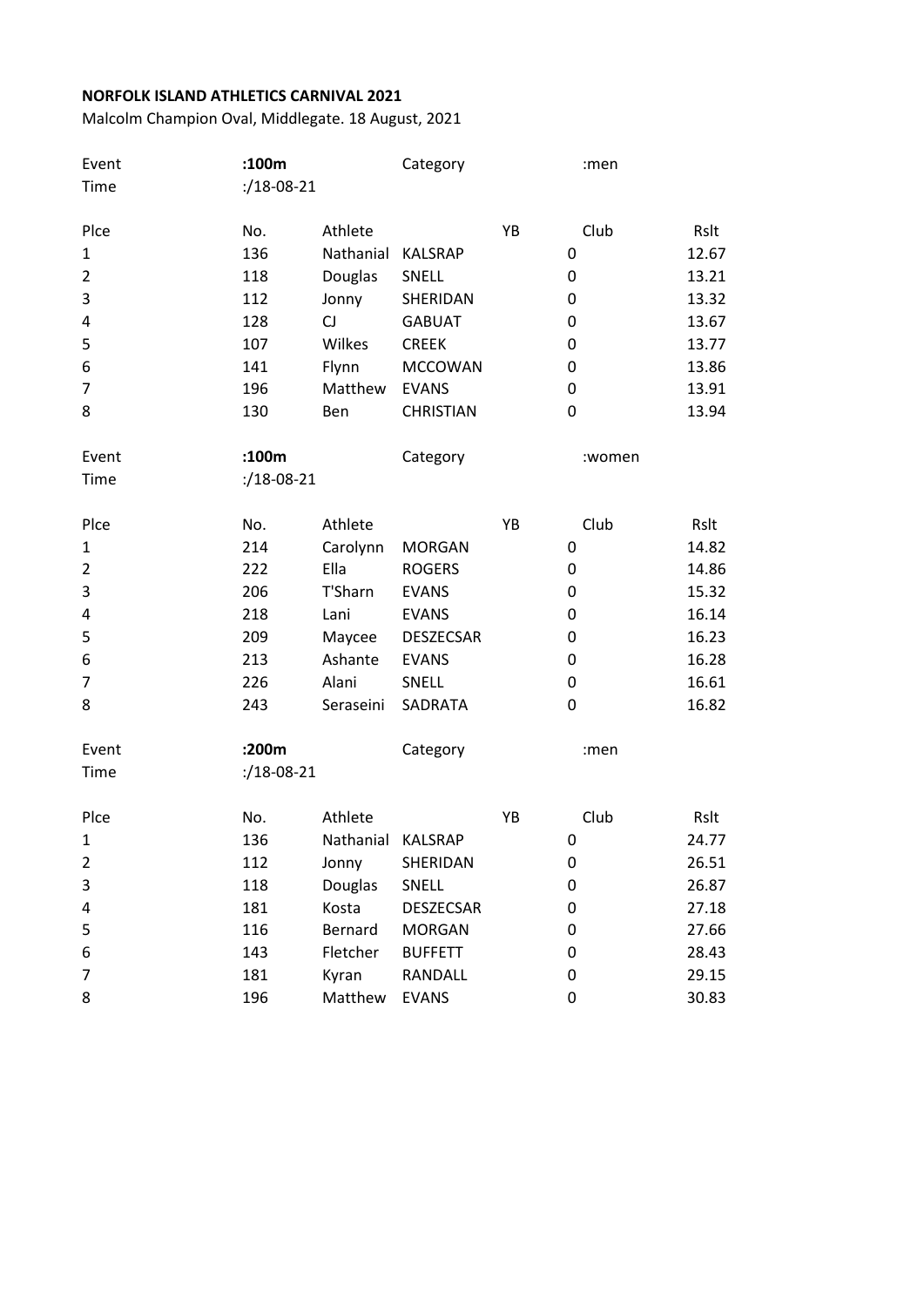| Event          | :200m                   |           | Category         |    | :women |       |
|----------------|-------------------------|-----------|------------------|----|--------|-------|
| Time           | $: /18 - 08 - 21$       |           |                  |    |        |       |
|                |                         |           |                  |    |        |       |
| Plce           | No.                     | Athlete   |                  | YB | Club   | Rslt  |
| 1              | 222                     | Ella      | <b>ROGERS</b>    |    | 0      | 30.99 |
| $\overline{2}$ | 206                     | T'Sharn   | <b>EVANS</b>     |    | 0      | 32.72 |
| 3              | 214                     | Carolynn  | <b>MORGAN</b>    |    | 0      | 34.91 |
| 4              | 209                     | Maycee    | <b>DESZECSAR</b> |    | 0      | 34.83 |
| 5              | 218                     | Lani      | <b>EVANS</b>     |    | 0      | 34.96 |
| 6              | 213                     | Ashante   | <b>EVANS</b>     |    | 0      | 35.13 |
| 7              | 226                     | Alani     | SNELL            |    | 0      | 36.61 |
| 8              | 243                     | Seraseini | SADRATA          |    | 0      | 37.38 |
| Event          | :400m                   |           | Category         |    | :men   |       |
| Time           | $\frac{1}{2}$ /18-08-21 |           |                  |    |        |       |
| Plce           | No.                     | Athlete   |                  | YB | Club   | Rslt  |
| $\mathbf{1}$   | 136                     | Nathanial | <b>KALSRAP</b>   |    | 0      | 57.28 |
| $\overline{2}$ | 181                     | Kosta     | <b>DESZECSAR</b> |    | 0      | 60.55 |
| 3              | 112                     | Jonny     | SHERIDAN         |    | 0      | 61.45 |
| 4              | 102                     | Patrick   | O'Hare           |    | 0      | 62.38 |
| 5              | 116                     | Bernard   | <b>MORGAN</b>    |    | 0      | 64.36 |
| 6              | 130                     | Ben       | <b>CHRISTIAN</b> |    | 0      | 64.63 |
| 7              | 196                     | Matthew   | <b>EVANS</b>     |    | 0      | 65.88 |
| 8              | 181                     | Kyran     | RANDALL          |    | 0      | 66.87 |
|                |                         |           |                  |    |        |       |
| Event          | :400m                   |           | Category         |    | :women |       |
| Time           | $\frac{1}{2}$ /18-08-21 |           |                  |    |        |       |
| Plce           | No.                     | Athlete   |                  | YB | Club   | Rslt  |
| $\mathbf{1}$   | 222                     | Ella      | <b>ROGERS</b>    |    | 0      | 73.43 |
| $\overline{2}$ | 206                     | T'Sharn   | <b>EVANS</b>     |    | 0      | 81.55 |
| 3              | 201                     | Ada       | Nebauer          |    | 0      | 84.88 |
| 4              | 244                     | Telani    | <b>SCHMITZ</b>   |    | 0      | 86.44 |
| 5              | 218                     | Lani      | <b>EVANS</b>     |    | 0      | 88.36 |
| 6              | 213                     | Erin      | <b>CHRISTIAN</b> |    | 0      | 91.12 |
| 7              | 226                     | Alani     | SNELL            |    | 0      | 92.63 |
| 8              | 243                     | Seraseini | SADRATA          |    | 0      | 96.88 |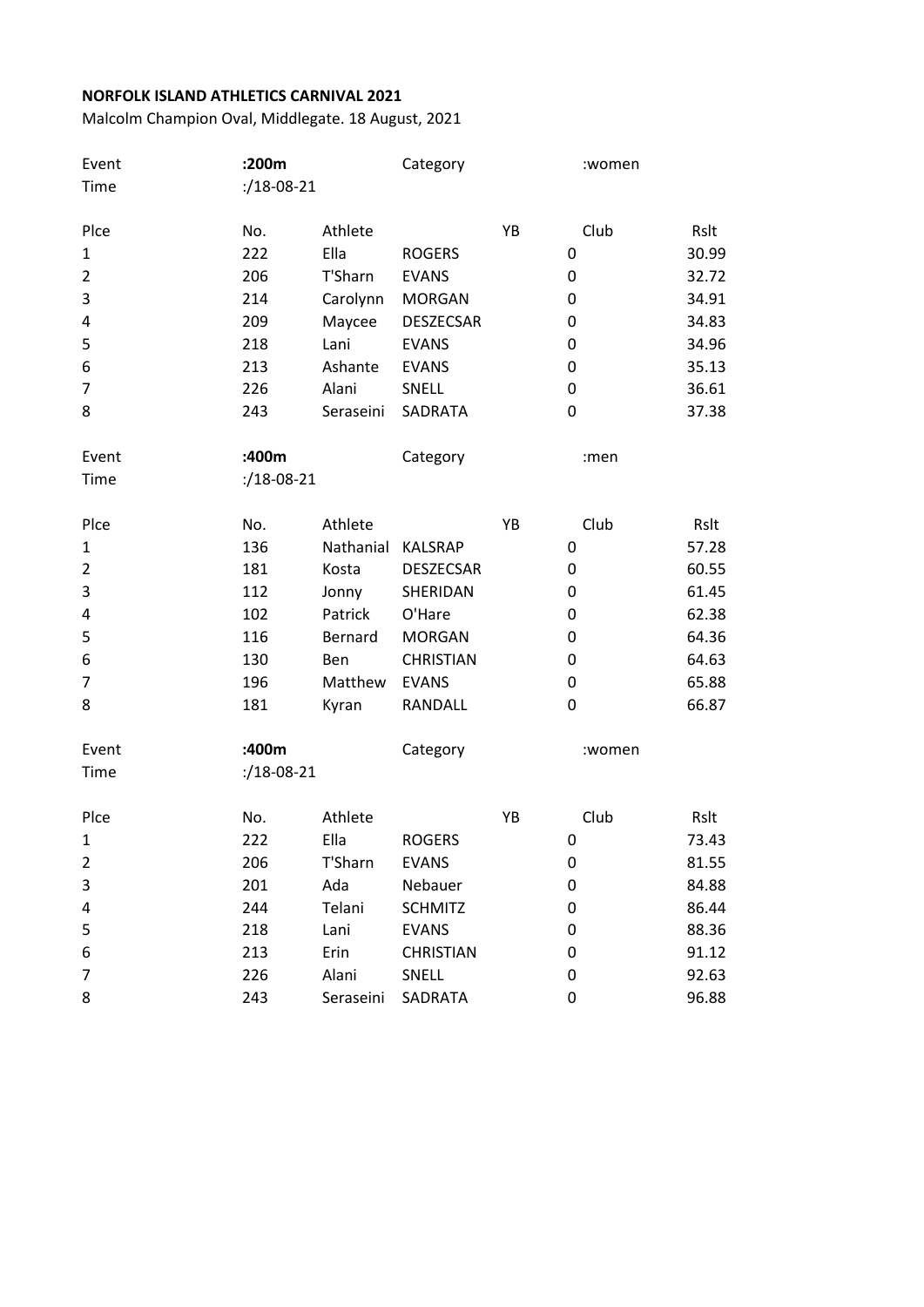|                                                                              |                                                                              |                                                                                            | Category                                                                                                                                                                  |    | :men                                            |                                                                        |
|------------------------------------------------------------------------------|------------------------------------------------------------------------------|--------------------------------------------------------------------------------------------|---------------------------------------------------------------------------------------------------------------------------------------------------------------------------|----|-------------------------------------------------|------------------------------------------------------------------------|
| Time                                                                         | $2/18 - 08 - 21$                                                             |                                                                                            |                                                                                                                                                                           |    |                                                 |                                                                        |
|                                                                              |                                                                              |                                                                                            |                                                                                                                                                                           |    |                                                 |                                                                        |
| Plce                                                                         | No.                                                                          | Athlete                                                                                    |                                                                                                                                                                           | YB | Club                                            | Rslt                                                                   |
| $\mathbf{1}$                                                                 | 181                                                                          | Kosta                                                                                      | <b>DESZECSAR</b>                                                                                                                                                          |    | 0                                               | 02:42.1                                                                |
| $\overline{2}$                                                               | 118                                                                          | Douglas                                                                                    | SNELL                                                                                                                                                                     |    | 0                                               | 02:44.6                                                                |
| 3                                                                            | 102                                                                          | Patrick                                                                                    | O'Hare                                                                                                                                                                    |    | 0                                               | 02:46.6                                                                |
| 4                                                                            | 141                                                                          | Flynn                                                                                      | <b>MCCOWAN</b>                                                                                                                                                            |    | 0                                               | 02:47.8                                                                |
| 5                                                                            | 181                                                                          | Kyran                                                                                      | <b>RANDALL</b>                                                                                                                                                            |    | 0                                               | 02:54.3                                                                |
| 6                                                                            | 130                                                                          | Ben                                                                                        | <b>CHRISTIAN</b>                                                                                                                                                          |    | 0                                               | 02:59.6                                                                |
| 7                                                                            | 196                                                                          | Matthew                                                                                    | <b>EVANS</b>                                                                                                                                                              |    | 0                                               | 03:08.6                                                                |
| 8                                                                            | 126                                                                          | Riley                                                                                      | QUINTAL                                                                                                                                                                   |    | 0                                               | 03:38.8                                                                |
| Event                                                                        | :800m                                                                        |                                                                                            | Category                                                                                                                                                                  |    | :women                                          |                                                                        |
| Time                                                                         | $: / 18 - 08 - 21$                                                           |                                                                                            |                                                                                                                                                                           |    |                                                 |                                                                        |
| Plce                                                                         | No.                                                                          | Athlete                                                                                    |                                                                                                                                                                           | YB | Club                                            | Rslt                                                                   |
| $\mathbf{1}$                                                                 | 222                                                                          | Ella                                                                                       | <b>ROGERS</b>                                                                                                                                                             |    | 0                                               | 03:06.7                                                                |
| $\overline{2}$                                                               | 201                                                                          | Ada                                                                                        | Nebauer                                                                                                                                                                   |    | 0                                               | 03:15.6                                                                |
|                                                                              |                                                                              |                                                                                            |                                                                                                                                                                           |    | 0                                               | 03.25.2                                                                |
| 4                                                                            | 266                                                                          | Ellie                                                                                      | <b>DIXON</b>                                                                                                                                                              |    | 0                                               | 03:26.3                                                                |
|                                                                              | 218                                                                          | Lani                                                                                       |                                                                                                                                                                           |    | 0                                               | 03:33.6                                                                |
|                                                                              |                                                                              |                                                                                            |                                                                                                                                                                           |    | 0                                               | 03:54.2                                                                |
| 7                                                                            | 244                                                                          | Telani                                                                                     | <b>SCHMITZ</b>                                                                                                                                                            |    | 0                                               | 04:07.3                                                                |
| 8                                                                            | 243                                                                          | Seraseini                                                                                  | SADRATA                                                                                                                                                                   |    | 0                                               | 04:25.6                                                                |
|                                                                              |                                                                              |                                                                                            |                                                                                                                                                                           |    |                                                 |                                                                        |
| Time                                                                         | $\frac{1}{2}$ /18-08-21                                                      |                                                                                            |                                                                                                                                                                           |    |                                                 |                                                                        |
|                                                                              |                                                                              |                                                                                            |                                                                                                                                                                           |    |                                                 |                                                                        |
|                                                                              |                                                                              |                                                                                            |                                                                                                                                                                           |    |                                                 |                                                                        |
|                                                                              |                                                                              |                                                                                            |                                                                                                                                                                           |    |                                                 |                                                                        |
|                                                                              |                                                                              |                                                                                            |                                                                                                                                                                           |    |                                                 |                                                                        |
|                                                                              |                                                                              |                                                                                            |                                                                                                                                                                           |    |                                                 |                                                                        |
|                                                                              |                                                                              |                                                                                            |                                                                                                                                                                           |    |                                                 |                                                                        |
|                                                                              |                                                                              |                                                                                            |                                                                                                                                                                           |    |                                                 |                                                                        |
|                                                                              |                                                                              |                                                                                            |                                                                                                                                                                           |    |                                                 | 05:52.9                                                                |
| 8                                                                            | 102                                                                          | Patrick                                                                                    | O'Hare                                                                                                                                                                    |    | 0                                               | 05:58.1                                                                |
| 3<br>5<br>6<br>Event<br>Plce<br>1<br>$\overline{2}$<br>3<br>4<br>5<br>6<br>7 | 209<br>213<br>:1500m<br>No.<br>181<br>118<br>126<br>141<br>181<br>130<br>196 | Maycee<br>Erin<br>Athlete<br>Kosta<br>Douglas<br>Riley<br>Flynn<br>Kyran<br>Ben<br>Matthew | <b>DESZECSAR</b><br><b>EVANS</b><br><b>CHRISTIAN</b><br>Category<br><b>DESZECSAR</b><br>SNELL<br>QUINTAL<br><b>MCCOWAN</b><br>RANDALL<br><b>CHRISTIAN</b><br><b>EVANS</b> | YB | :men<br>Club<br>0<br>0<br>0<br>0<br>0<br>0<br>0 | Rslt<br>05:20.6<br>05:29.4<br>05:30.2<br>05:36.5<br>05:44.6<br>05:52.6 |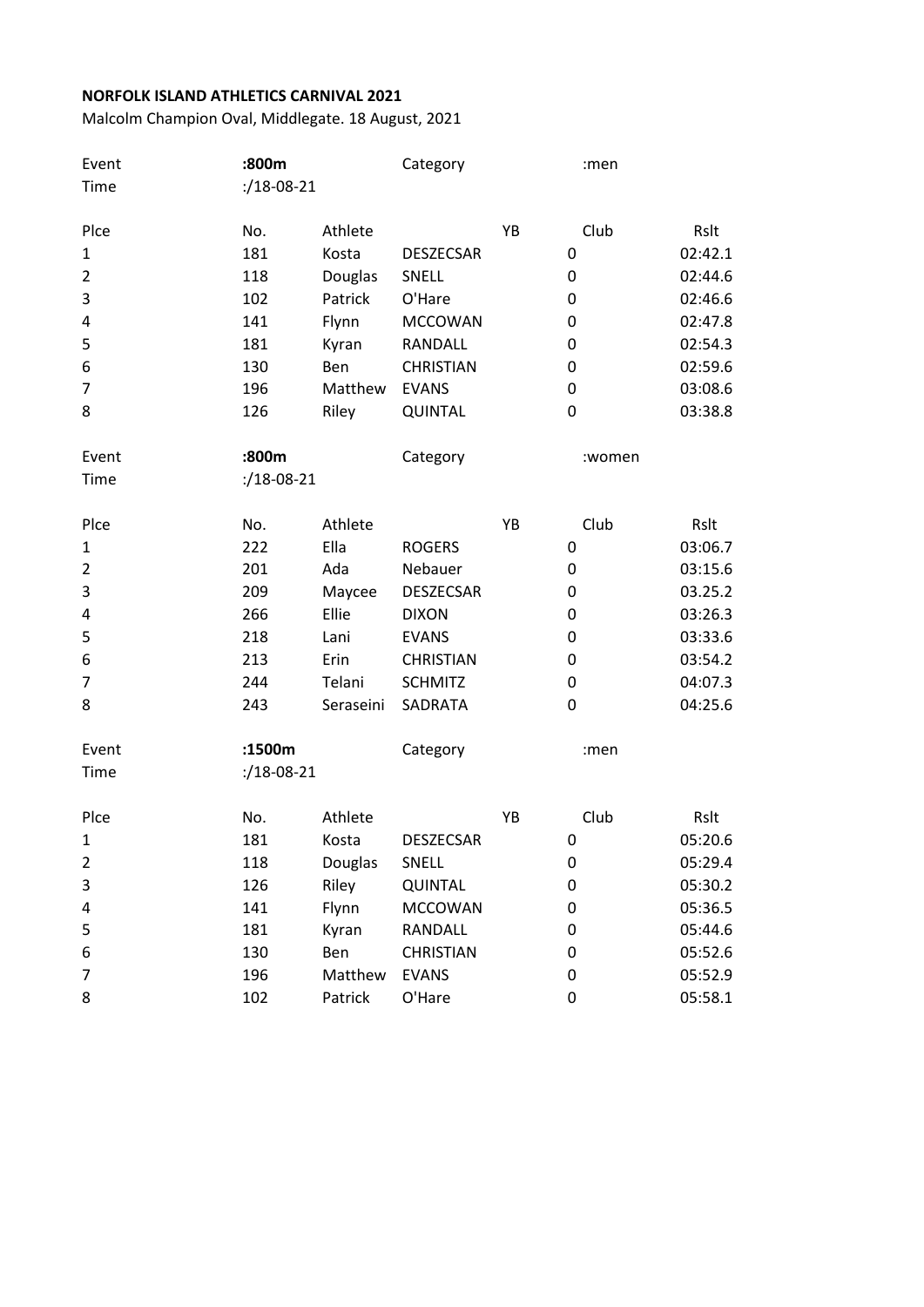| Event          | :1500m                  |           | Category         |    | :women |         |
|----------------|-------------------------|-----------|------------------|----|--------|---------|
| Time           | $: /18 - 08 - 21$       |           |                  |    |        |         |
|                |                         |           |                  |    |        |         |
| Plce           | No.                     | Athlete   |                  | YB | Club   | Rslt    |
| $\mathbf{1}$   | 222                     | Ella      | <b>ROGERS</b>    |    | 0      | 07:25.2 |
| $\overline{2}$ | 254                     | Ella      | <b>BORG</b>      |    | 0      | 07:33.6 |
| 3              | 266                     | Ellie     | <b>DIXON</b>     |    | 0      | 07:34.3 |
| 4              | 244                     | Telani    | <b>SCHMITZ</b>   |    | 0      | 07:52.6 |
| 5              | 218                     | Lani      | <b>EVANS</b>     |    | 0      | 08:02.6 |
| 6              | 213                     | Erin      | <b>CHRISTIAN</b> |    | 0      | 08:44.5 |
| 7              | 214                     | Carolynn  | <b>MORGAN</b>    |    | 0      | 08:58.6 |
| 8              | 206                     | T'Sharn   | <b>EVANS</b>     |    | 0      | 09:21.0 |
| Event          | :Discus                 |           | Category         |    | :men   |         |
| Time           | $: /18 - 08 - 21$       |           |                  |    |        |         |
| Plce           | No.                     | Athlete   |                  | YB | Club   | Rslt    |
| $\mathbf{1}$   | 136                     | Nathanial | <b>KALSRAP</b>   |    | 0      | 29.3    |
| $\overline{2}$ | 181                     | Kyran     | RANDALL          |    | 0      | 24.6    |
| 3              | 118                     | Douglas   | SNELL            |    | 0      | 24.5    |
| 4              | 181                     | Kosta     | <b>DESZECSAR</b> |    | 0      | 22.67   |
| 5              | 112                     | Jonny     | SHERIDAN         |    | 0      | 21.22   |
| 6              | 130                     | Ben       | <b>CHRISTIAN</b> |    | 0      | 20.63   |
| 7              | 116                     | Bernard   | <b>MORGAN</b>    |    | 0      | 20.55   |
| 8              | 102                     | Patrick   | O'Hare           |    | 0      | 20.35   |
| Event          | :Discus                 |           | Category         |    | :women |         |
| Time           | $\frac{1}{2}$ /18-08-21 |           |                  |    |        |         |
| Plce           | No.                     | Athlete   |                  | YB | Club   | Rslt    |
| $\mathbf{1}$   | 243                     | Seraseini | SADRATA          |    | 0      | 22.24   |
| $\overline{2}$ | 255                     | Tracey    | <b>WORA</b>      |    | 0      | 19.26   |
| 3              | 202                     | Carmelita | <b>McCOY</b>     |    | 0      | 17.7    |
| 4              | 266                     | Ellie     | <b>DIXON</b>     |    | 0      | 16.42   |
| 5              | 214                     | Carolynn  | <b>MORGAN</b>    |    | 0      | 16.32   |
| 6              | 213                     | Erin      | <b>CHRISTIAN</b> |    | 0      | 16.06   |
| 7              | 201                     | Ada       | Nebauer          |    | 0      | 15.33   |
| 8              | 209                     | Maycee    | <b>DESZECSAR</b> |    | 0      | 15.21   |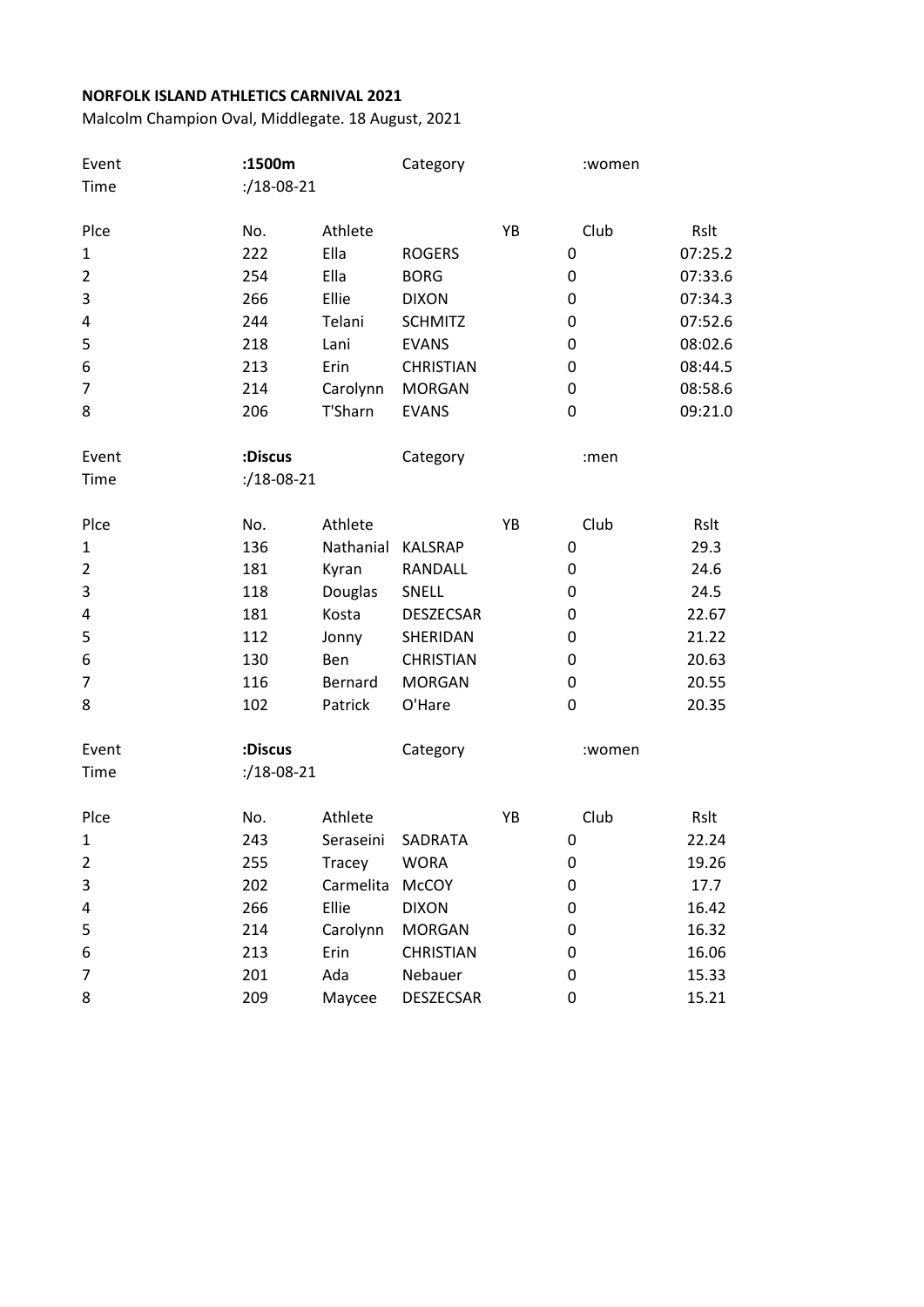| Event          | :High jump        |                   | Category         | :men   | Initial Height | 1.3   |
|----------------|-------------------|-------------------|------------------|--------|----------------|-------|
| Time           | $2/18 - 08 - 21$  |                   |                  |        |                |       |
| Plce           | No.               | Athlete           |                  | YB     | Club           | Rslt  |
| $\mathbf{1}$   | 136               | Nathanial         | <b>KALSRAP</b>   |        | 0              | 1.72  |
| $\overline{2}$ | 118               | Douglas           | SNELL            |        | 0              | 1.6   |
| 3              | 181               | Kyran             | RANDALL          |        | 0              | 1.55  |
| 4              | 116               | Bernard           | <b>MORGAN</b>    |        | 0              | 1.55  |
| 5              | 134               | Asher             | <b>HENDERSON</b> |        | 0              | 1.5   |
| 6              | 107               | Wilkes            | <b>CREEK</b>     |        | 0              | 1.5   |
| $\overline{7}$ | 112               | Jonny             | SHERIDAN         |        | 0              | 1.48  |
| 8              | 128               | CJ                | <b>GABUAT</b>    |        | 0              | 1.46  |
| Event          | :High jump        |                   | Category         | :women | Initial Heigh  | 1.1   |
| Time           | $2/18 - 08 - 21$  |                   |                  |        |                |       |
| Plce           | No.               | Athlete           |                  | YB     | Club           | Rslt  |
| $\mathbf{1}$   | 222               | Ella              | <b>ROGERS</b>    |        | 0              | 1.25  |
| $\overline{2}$ | 214               | Carolynn          | <b>MORGAN</b>    |        | 0              | 1.18  |
| 3              | 226               | Alani             | SNELL            |        | 0              | 1.17  |
| 4              | 209               | Maycee            | <b>DESZECSAR</b> |        | 0              | 1.16  |
| 5              | 218               | Lani              | <b>EVANS</b>     |        | 0              | 1.16  |
| 6              | 202               | Carmelita McCOY   |                  |        | 0              | 1.15  |
| $\overline{7}$ | 213               | Ashante           | <b>EVANS</b>     |        | 0              | 1.14  |
| 8              | 206               | T'Sharn           | <b>EVANS</b>     |        | 0              | 1.12  |
| Event          | :Javelin          |                   | Category         |        | :men           |       |
| Time           | $21.18 - 08 - 21$ |                   |                  |        |                |       |
| Plce           | No.               | Athlete           |                  | YB     | Club           | Rslt  |
| 1              | 136               | Nathanial KALSRAP |                  |        | 0              | 37.72 |
| $\overline{2}$ | 128               | CJ                | <b>GABUAT</b>    |        | 0              | 35.07 |
| 3              | 112               | Jonny             | SHERIDAN         |        | 0              | 33.75 |
| 4              | 118               | Douglas           | SNELL            |        | 0              | 32.85 |
| 5              | 116               | Bernard           | <b>MORGAN</b>    |        | 0              | 32.45 |
| 6              | 130               | Ben               | <b>CHRISTIAN</b> |        | 0              | 31.85 |
| 7              | 196               | Matthew           | <b>EVANS</b>     |        | 0              | 27.86 |
| 8              | 102               | Patrick           | O'Hare           |        | 0              | 27.2  |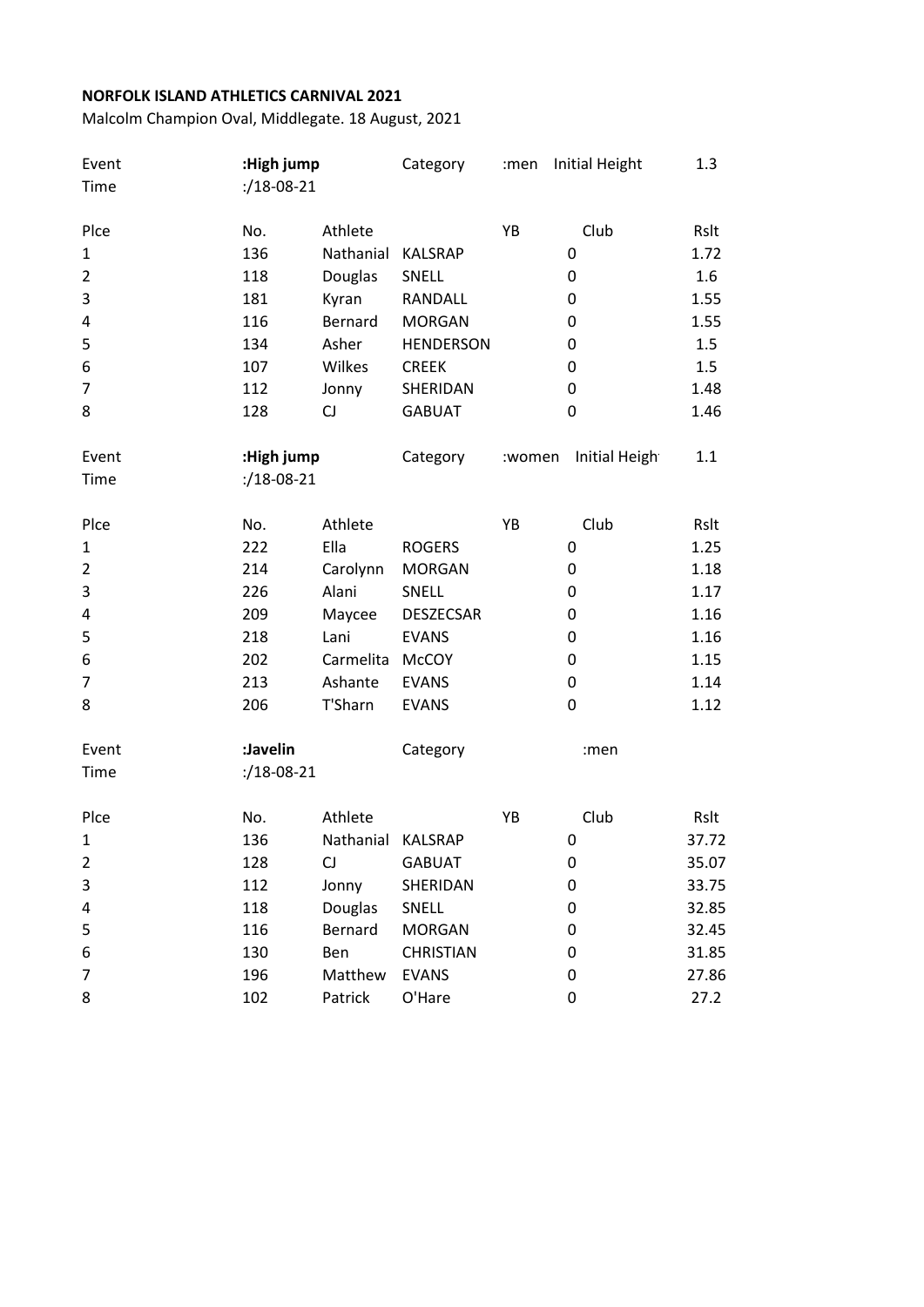| Rslt<br>21.82<br>20.85<br>19.2<br>18.55<br>18.44<br>16.11<br>14.89<br>14.2 |
|----------------------------------------------------------------------------|
|                                                                            |
|                                                                            |
|                                                                            |
|                                                                            |
|                                                                            |
|                                                                            |
|                                                                            |
|                                                                            |
|                                                                            |
|                                                                            |
|                                                                            |
|                                                                            |
|                                                                            |
| Rslt                                                                       |
| 6.16                                                                       |
| 5.13                                                                       |
| 4.95                                                                       |
| 4.82                                                                       |
| 4.59                                                                       |
| 4.33                                                                       |
| 4.2                                                                        |
| 4.06                                                                       |
|                                                                            |
|                                                                            |
| Rslt                                                                       |
| 4.02                                                                       |
| 3.98                                                                       |
| 3.85                                                                       |
| 3.58                                                                       |
| 3.55                                                                       |
| 3.51                                                                       |
| 3.46                                                                       |
| 3.41                                                                       |
|                                                                            |